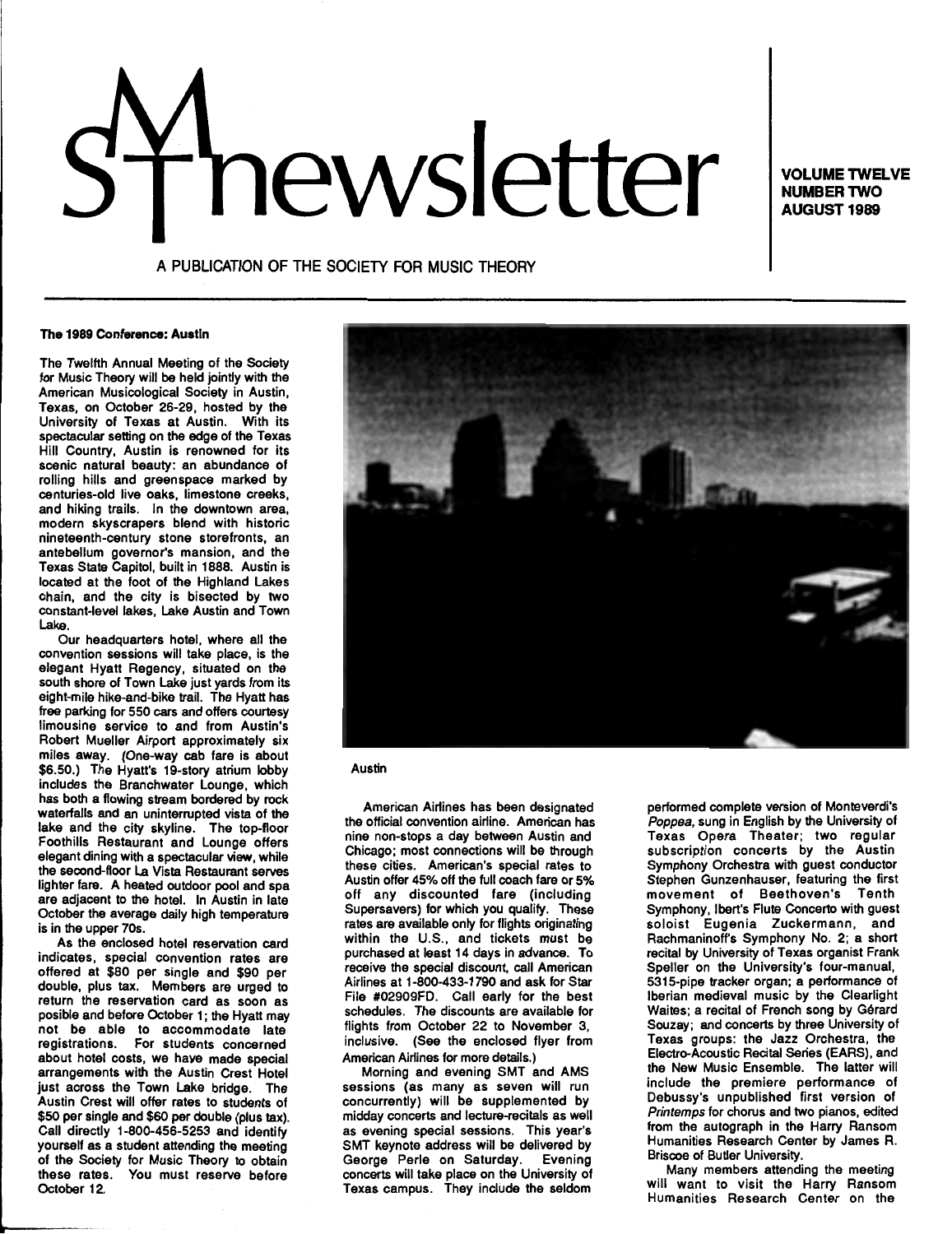#### Executive Board 1988-89

- Gary Wittlich, president, 1991\* lnciana Universily
- David Lewin, past president, 1990 Harvard University
- Robert Gauldin, vice-president, 1991 Eastman School of Music
- Richmond Browne, *secretary,* 1989 School of Music University of Michigan Ann Arbor, Ml48109
- Mary Wennerslrom, treasurer, 1990 School of Music Indiana University Bloomington, IN 47405
- Patrick McCreless, 1989 University of Texas, Austin

Richard S. Parks, 1989 University of Western Ontario

Martha M. Hyde, 1990 SUNY, Buffalo

- Bryan R. Simms, 1990 University of Southern California
- Marlon Guck, 1991 Washington University
- A. Wayne Slawson, 1991 University of California, Davis

"term ends

# Jonathan Bemerd

University of Washington Editor, Music Theory Spectrum

#### Jamea M. Baker

Brown University Editor, SMT Newsletter, Vol. 12

# Blzabelh West Marvin

Eastman School of Music Editor, SMT Newsletter, Vol. 13-

# Robert Wason

Eastman School of Music Chair, Publications Committee

# Patrick McCralea

University of Texas, Austin Chair, 1989 Program Committee

The **SMT Newsletter** is published in February and August by the Society for Music Theory. Reapective deadlines are January 15 and June 15. Material for future issues should be sent to:

Elizabeth West Marvin, Ecitor SMT Newsletter Eastman School of Music 26 Gibbs Street Rochester, NY 14604

University of Texas campus, which houses one of the world's greatest collections of modem research materials in the humanities. Among its vast holdings are the world's first photograph, a two-volume Gutenberg Bible, the first book printed in English, and, for the study of many major twentieth-century writers, artists, theater people, and composers, collections of manuscript and archival material unmatched anywhere else in the world. On display in the fourth-floor exhibit area at the HAC during the convention will be a miscellany of musical materials from the Middle Ages to the twentieth century: medieval and renaissance liturgical manuscripts, early printed musical books, theoretical treatises, opera libretti, first editions and autographs of major composers, and sketches and correspondence. Those wanting to do research in HRC collections are advised to come early or stay late and to contact the Center in advance, if possible.

Special excursions during the convention will include a Friday aftemoon bus tour of Austin, featuring the sights of downtown and the Capitol complex, visits to the Lyndon Baines Johnson Presidential Library and Museum and the Harry Ransom Humanities Research Center, beautiful Zilker Park and Gardens, and panoramic views of the city, the lakes, and the Hill Country from Mount Bonnell, Austin's highest point. A dinner excursion on Friday night will offer a scenic drive through dramatic Hill Country landscape to a restaurant splendidly situated on the bluffs overlooking Lake Travis for drinks, a Mexican dinner, and a beautiful sunset. The return trip will be in time for evening concerts and other events. The paddlewheel boat Lone Star, which docks at the Hyatt Regency, will offer a one-hour sunset cruise on Town Lake Wednesday, Friday, and Saturday evenings.

Last but not least, those interested in more earthy musical fare will find any night of the week several dozen clubs offering live music, including blues, jazz, rock, and Austin's own progressive country. Saturday night the more daring can join Austin's annual Halloween hysteria, when East Sixth Street (Austin's version of Bourbon Street) is cordoned off for foot traffic only and overflows with revelers. Fans of old movies and high camp, if they order tickets soon enough (it's always a sellout), on Saturday night can take in the original silent film of Phantom of the Opera with organ accompaniment provided by Frank Speller. For the rest, the AMS/SMT dance, from 9:30 to midnight, will feature the big-band sounds of the University of Texas Jazz Orchestra in the Hyatt Regency Ballroom. Fortunately, in view of these evening attractions, we can all get an extra hour of sleep Saturday night as we return from daylight savings to standard time.

We urge members when registering for the meetings to be sure to indicate whether you belong to SMT, AMS, or both so that revenues can be allocated equitably.

And we invite you to come and experience firsthand that special blend of scenic beauty, southwestern spirit, and southern hospitality that distinguishes the Capital City of Texas.

> Rebecca A. Baltzer Stefan Kostka Chairs, 1989 Local Arrangements

#### From the Editor of the Newsletter

With this issue of the SMT Newsletter my term as Editor comes to an end. The most pleasant aspect of this position has been being in touch with many theorists across the United States and Canada. I would like to thank all of those who provided copy or who otherwise kept me abreast of the theoretical goings-on around the country. In this regard, thanks are due especially to Richmond Browne, who from the inception of the Society has provided reports of the actions of the Executive Board as well as his inimitable accounts of our annual meetings. I am indebted to Richard Parks, my predecessor and the founding editor of the Newsletter, whose organization and guidance made it easy for me to take over. I am grateful to James Ladewig, Editor of the AMS Newsletter, who generously shared his carefully edited copy of the 1988 and 1989 AMS.SMT joint conference programs. I especially want to thank the people at the Brown Design Group-and Jill Armstrong in particular-for their help in setting up and printing the Newsletter, and those loyal Brown undergraduates who assisted me in preparing our bulk mailings.

I am delighted to announce that Elizabeth West Marvin of the Eastman School of Music will be the new editor of the Newsletter. Betsy's exceptional technical and organizational skills as well as her sense of humor and high energy level make her uniquely suited for the position. I am sure that she will enjoy being editor as much as I have.

I am grateful for the opportunity to have served the Society for Music Theory in this capacity.

> James M. Baker, Editor SMT Newsletter

# **SMT Business Meeting**

The annual Business Meeting of the Society for Music Theory will take place on Saturday October 28 from 5 to 6 pm at the Hyatt Regency Hotel in Austin.

#### First European Congress of Music Analysis

The French Society of Music Analysis announces the First European Congress of Music Analysis, which will take place in Colmar, France 26-28 October 1989. The first international conference of its kind, the Congress will offer simultaneous translations of presentations by scholars from Europe and North America. The program features sessions on Approaches to Meaning in Music; Perception, Reception, and Analysis; Schenkerian and Post-Schenkerian Analysis; and Analysis of Ethnic Musics and Popular Music. Concert-analyses by Charles Rosen and Pierre Boulez promise to be highlights of the conference. Invited speakers from the United States include James Baker, Allen Forte, Fred Lerdahl, Eugene Narmour, and Carl Schachter. The Congress affords the opportunity for friendly exchange, cultural visits, and tourism in the wonderful Alsace autumn. The cost of registration, lodging, and meals will be approximately 2500 FF. For further information write Soci6t6 Franqaise d'Analyse Musicale, 10 rue Chabanais, 75002 Paris, France.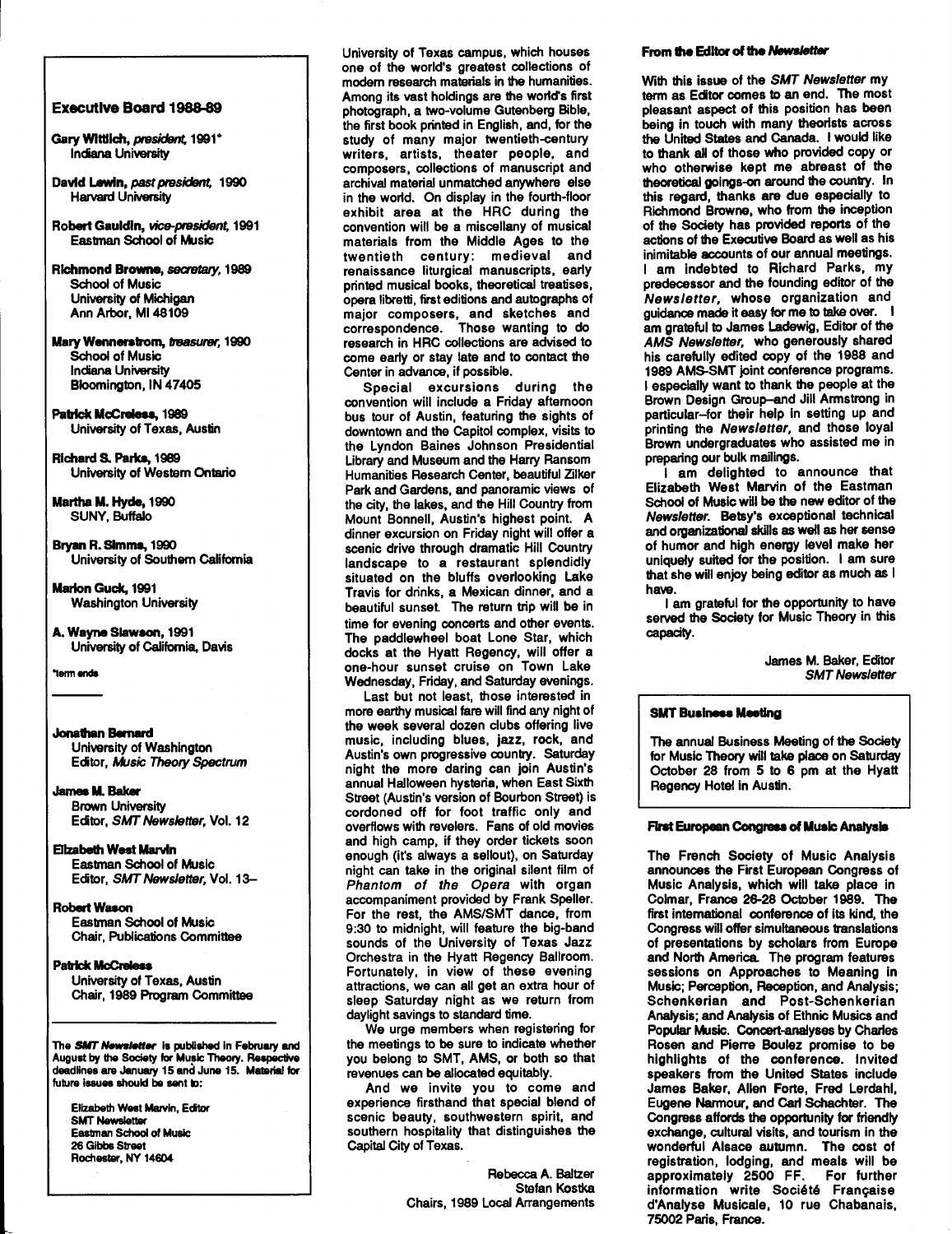# Music Theory Canada 1990

The Department of Theory and Composition of the Faculty of Music of the University of Western Ontario will host a Canadian Music Theory Conference 16-18 March 1990, with assistance from Wilfrid Laurier University's Faculty of Music and the Department of Music of the University of Guelph. The conference will be held on the UWO campus in London, Ontario.

This diverse conference will accommodate a wide range of subjects and events, including opportunities to share current research and address professional issues.

A Call for Papers has been issued with a deadline of 15 September 1989. For further information, or to have your name and address added to the mailing list, contact Richard S. Parks, Department of Theory and Composition, Faculty of Music, The University of Western Ontario, London, Canada N6A 3K7; (519) 661-2043, ext. 5402.

# Symposium on Women In Mualc

The Department of Music of the State University of New York at Buffalo announces its third annual Symposium on Women in Music, which will take place on October 19-21, 1989. Proposals for lectures, recitals, or lecture-recitals featuring music by women should be sent by September 1 to Dr. Barbara Harbach, Department of Music, 222 Baird Hall, SUNY at Buffalo, Buffalo, NY 14260; (716) 636-2765.

#### From the Chair of the 1990 Program **Committee**

The SMT Annual Meeting in 1990 will take place in Oakland, California, joindy with the American Musicological Society and the Society for Ethnomusicology. The SMT portion of this joint meeting will be organized much as usual, with the usual number of papers and other sessions and the usual deadlines. The Joint Program Committee has published a separate call for proposals for joint sessions, with a much earlier deadline and different specifications. As I understand it, the Program Committees of each of the three societies will meet to choose their papers and sessions; then the Joint Program Committee will meet to make final decisions as to the scheduling of the papers elected by the individual societies, as well as the sessions organized separately under the aegis of the Joint Program Committee itself. Since the Joint Program Committee is not calling for proposals for individual papers, it will be up to the three societies individually to generate papers that will take advantage of this unusual opportunity for interdisciplinary connections among the three major subfields of musical scholarship. It is also a good opportunity to impress our colleagues in the other societies with the special virtues of exciting intellectual work in music theory. I would be happy to try to answer any questions that might arise about the procedures and to be helpful in any way I can.

> John Rahn, Chair 1990 Program Committee School of Music DN-10 University of Washington Seattle, WA 98195

#### From the 1990 Joint Program Committee

The Joint Program Committee for the AMS/SEMISMT meetings in Oakland (7-10 November 1990) continues to invite proposals for panels or sessions of interest to the three societies. A proposal must include a description of the session, a list of participants, and a one- to two-page abstract of each paper. Please send proposals by 15 September 1989 to Bruno Netd, School of Music, University of Illinois, 1114 West Nevada, Urbana, IL 61801.

> Bruno Netd, Chair 1990 Joint Program Committee

# Correction

The announcement under "Executive Board Actions" in the preceding issue of the Newsletter concerning rates for SMT dues and subscriptions to Music Theory Spectrum should be emended as follows: Music Theory Spectrum will publish two issues per year, beginning with Volume 11 (1990). The price of a yearly institutional subscription will be raised to \$40 in 1990. Individual SMT dues will be raised to \$40 in 1991, with suitable adjustments in other dues categories.

# **New Journals**

The Wisconsin Center for Music Technology and the University of Wisconsin School of Music announce the publication of a new journal entitled Computers in Music **Research, an annual publication devoted to** the dissemination of scholarly work in all aspects of computer-related music research. Annual subscriptions are \$12 for individuals (\$10 for students) and \$16 for institutions. All correspondence should be sent to Computers in Music Research, The Wisconsin Center for Music Technology, School of Music, University of Wisconsin, Madison, Wl53562; (608) 263-1900.

The first issue of *Musikometrika*, a journal devoted to the quantitative-systematic study of musical composition and musical language and interrelations between musical and natural language, appeared in October 1988. Articles are published in English, German, and French. Contributions should be sent to M. G. Boroda, State Conservatory, ul. Griboedova 8, 380008 Tbilisi 8, USSR. Orders for subscriptions should be sent to Studienverlag Brockmeyer, Querenburger Höhe 281, 4630 Bochum 1, West Germany.

# Call for Papers on Technology

The Association for Technology in Music Instruction (ATMI) is issuing a call for papers to be published in the Journal of Computer-Based Instruction. Three articles written by ATMI members appeared in the most recent issue of JCBI. The JCBI is an applied research journal. Articles should contribute both to the science and the art of computer-based instruction and should be supported by either scholarly reference or substantial direct experience. Send articles or inquiries to Dr. Kate Covington, ATMI Yearbook Edtor, School of Music, University of Kentucky, Lexington, KY 40506-0022; (606) 257-8197.

# Forthcoming Meetings

| 1990 | November 7-10<br>Oakland      |
|------|-------------------------------|
|      | Joint Meeting with AMS & SEM  |
|      | Local Arrangements:           |
|      | <b>Wayne Slawson</b>          |
|      | <b>Department of Music</b>    |
|      | University of California      |
|      | Davis, CA 95616               |
| 1991 | <b>Cincinnati</b>             |
|      | <b>Local Arrangements:</b>    |
|      | <b>Arthur Komar</b>           |
|      | College-Conservatory of Music |
|      | University of Cincinnati      |
|      | Cincinnati. OH 45221-0003     |
| 1993 | Montreal                      |
|      | <b>Joint Meeting with AMS</b> |
|      | <b>Present Contact:</b>       |
|      | William Caplin                |

#### Regional Sodelles

The Georgia Asaoclatlon of Music Theorists announces its fall meeting, to be held October 20-22, 1989 at the University of Georgia. For information, contact John H. Corina, Program Chair, School of Music, The University of Georgia, Athens, Georgia 30602.

The Graduate Theory Association of Indiana University announces its Sixth Biennial Symposium of Research in Music Theory to be held April 6-7, 1990. A formal call for papers and announcement of the keynote speaker are forthcoming. The deadline for papers will be in mid-January. For additional information, write to Symposium Committee, Graduate Theory Association, School of Music, Indiana University, Bloomington, IN 47405.

Theorists attending the recent meeting of the Central Midwest Theory Society voted to establish a regional theory society intended to serve the midwest in its entirety. Music Theory Midwest, as the new society is tentatively named, invites theorists throughout the midwest to communicate their thoughts regarding directions the new organization should take and goals it should pursue. Dues for 1989 have been set at \$10 (\$15 for joint membership, \$5 for students). Send dues checks and other inquiries to Arthur Komar, Music Theory Midwest, College-Conservatory of Music, University of Cincinnati, Cincinnati, OH 45221-0003

The Music Theory Society of New York State will hold its 1989 annual meeting in New York City (school to be announced) on 22-23 September. The Program Committee hopes to emphasize the following topics: performance and analysis, pedagogy of twentieth-century music, problems of analyzing early music, and the analysis of the Berio Sequenza IV for Piano. For more information, contact: Mary Arlin, Secretary MTSNYS, School of Music, Ithaca College, Ithaca, NY 14850.

Remlnder-8MT members attending the Austin conference should be sure to Indicate their membership on the registration form. To fail to do so results in reduced conference revenue for SMT.